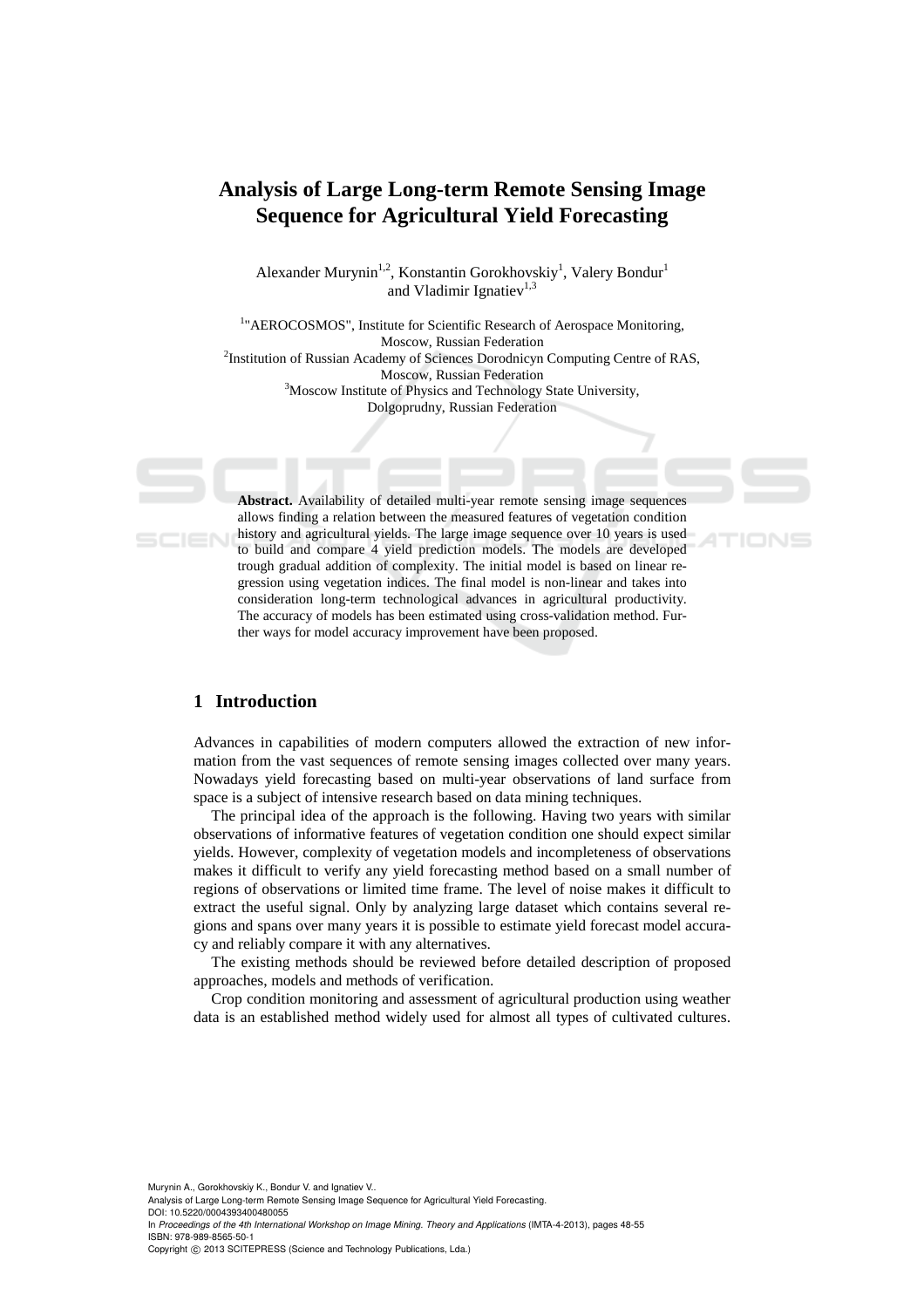Nevertheless, insufficient spatial distribution of weather measurements negatively affects the accuracy of prediction.

There is, however, a source of data that can provide reliable and accurate spatialtemporal measurements of vegetation condition. This data can be obtained from remote sensing using satellite imaging. Various sources of remote sensing information can be used for these purposes in crop yields forecasting as complimentary to weather measurements as well as a sole source of data [3], [4], [5], [6].

There were attempts to develop a computational algorithm which uses different channels from the multispectral radiometers [4]. As an intermediate step the multispectral data have been transformed into vegetation indices. These indices were used for droughts detection as well as crop yields forecasting. The technique has shown promising results [7], [8], [9].

## **2 General Concepts used in Proposed Yield Forecasting Models**

Relationship of vegetation indices measured by multispectral images with productivity of plants is well studied [10].

The proposed family of models can be described as follows. Crop yield of a partic-**Example 20** ular culture at a given territory should be fairly reliably predicted by function whose parameters are averaged (by this region) values of vegetation indices during growth and ripening period of the crop. The better the historical track record of the indices is known, the better the forecast of crop yields can be made.

In this work several models for forecasting crop yields are proposed which are based on the history of vegetation indices, accumulated over a fixed period of the year from the start of the growing season.

The model for crop yields forecasting in general looks like:

$$
y_{kr} = f_{kr}(v(t), v(t+1), v(t+2), \ldots), \qquad (1)
$$

where

 $y_{kr}$  - predicted value of the yield at the end of the season for territorial region (*r*) and crop type ( *k* ),

 $f_{kr}$  - unknown function of the yield forecast for the region and crop type,

 $v(t)$  - vegetation index value for the area of crops,

 $t -$  time of the start of the measurements in the current growing season, with  $t+1$ , *t+2*, *...* corresponds to a discrete points in time when the measurements carried out during this season.

Regional administrative divisions are selected for units of the area. This choice is due to the structure of information on the crop yields for previous years for different some crops types, which are officially provided by State Statistics Service of the Russian Federation and is publicly available [11]. Availability of this information makes it possible to adjust the free parameters of a model to a specific region and crop type through learning process (or optimization).

Figure 1 shows the image with vegetation condition index (NDVI) for 3 regions of the Russian Federation: Ivanovo, Vladimir and Nizhny Novgorod regions. Image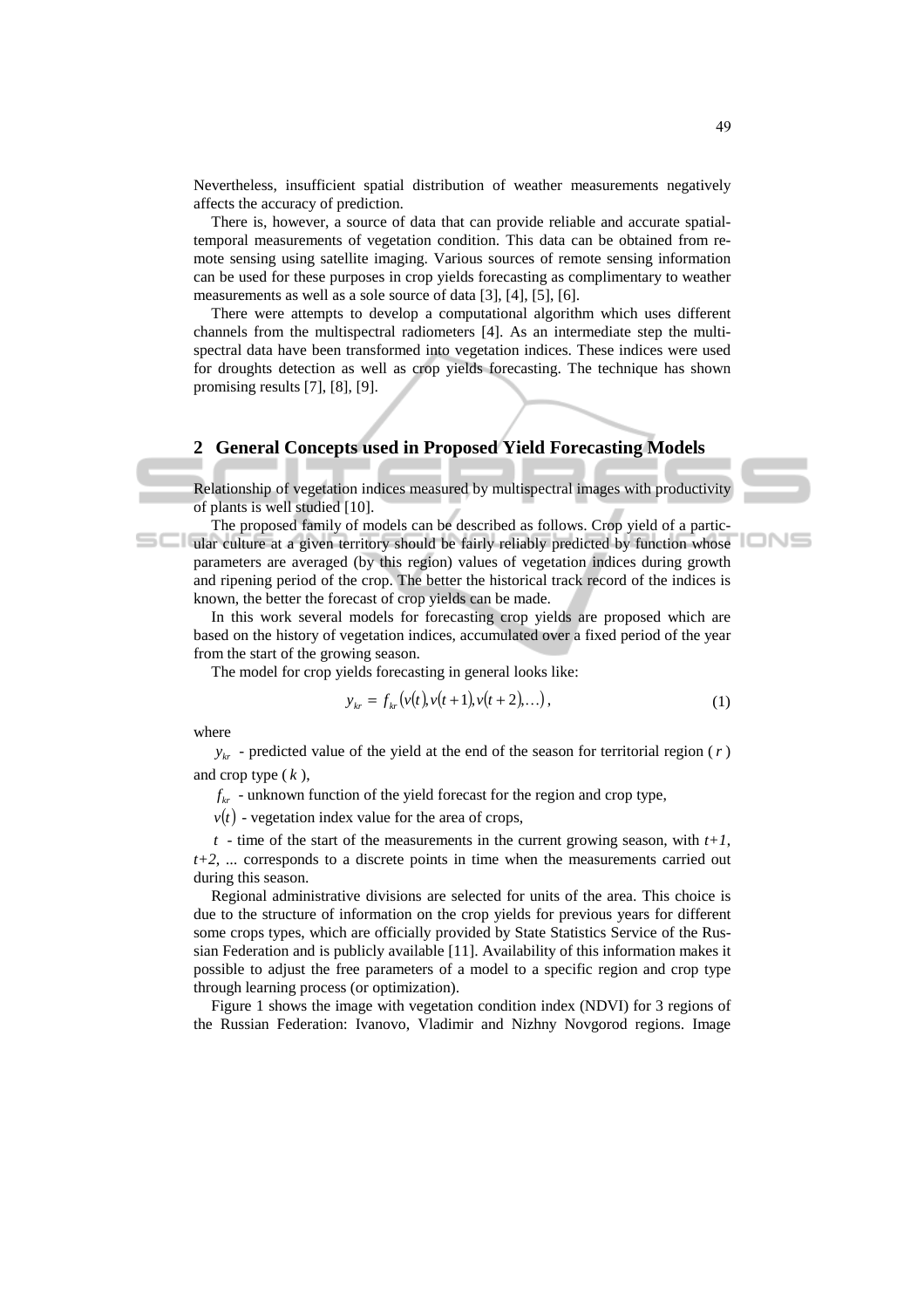



**Fig. 1.** Vegetation index map for Ivanovo, Vladimir and Nizhny Novgorod regions for 9 May 2007.

represents values of the index for 9 May 2007.

From available statistical data one can make a conclusion that the variability of the yield is small relative to its magnitude. Hence, after expansion of a yield model function into the Taylor polynomial the main contribution to the accuracy of the forecast will be made by the linear terms of the polynomial. As a simplification the nonlinear terms of higher order can be ignored. In this case, the model becomes linear, i.e.  $f_{k,r}$ is a linear combination of  $v(t)$ .

#### **2.1 Global Linear Model**

Let us assume that the soil and climate characteristics have a small variation for the studied regions. The model can be simplified to look the same for all regions:

$$
y_{rk} = \sum_{t=1}^{T} \alpha_k(t) \cdot \langle v(t) \rangle_r \tag{2}
$$

where

*k* - index indicating the crop type,

*r* - index pointing to an area (region) of the Russian Federation,

 $y_{rk}$  - crop yield estimate for a given area (*r*), and culture type (*k*),

 $\langle v(t) \rangle$  - average value of the vegetation condition index for a given region of the Russian Federation,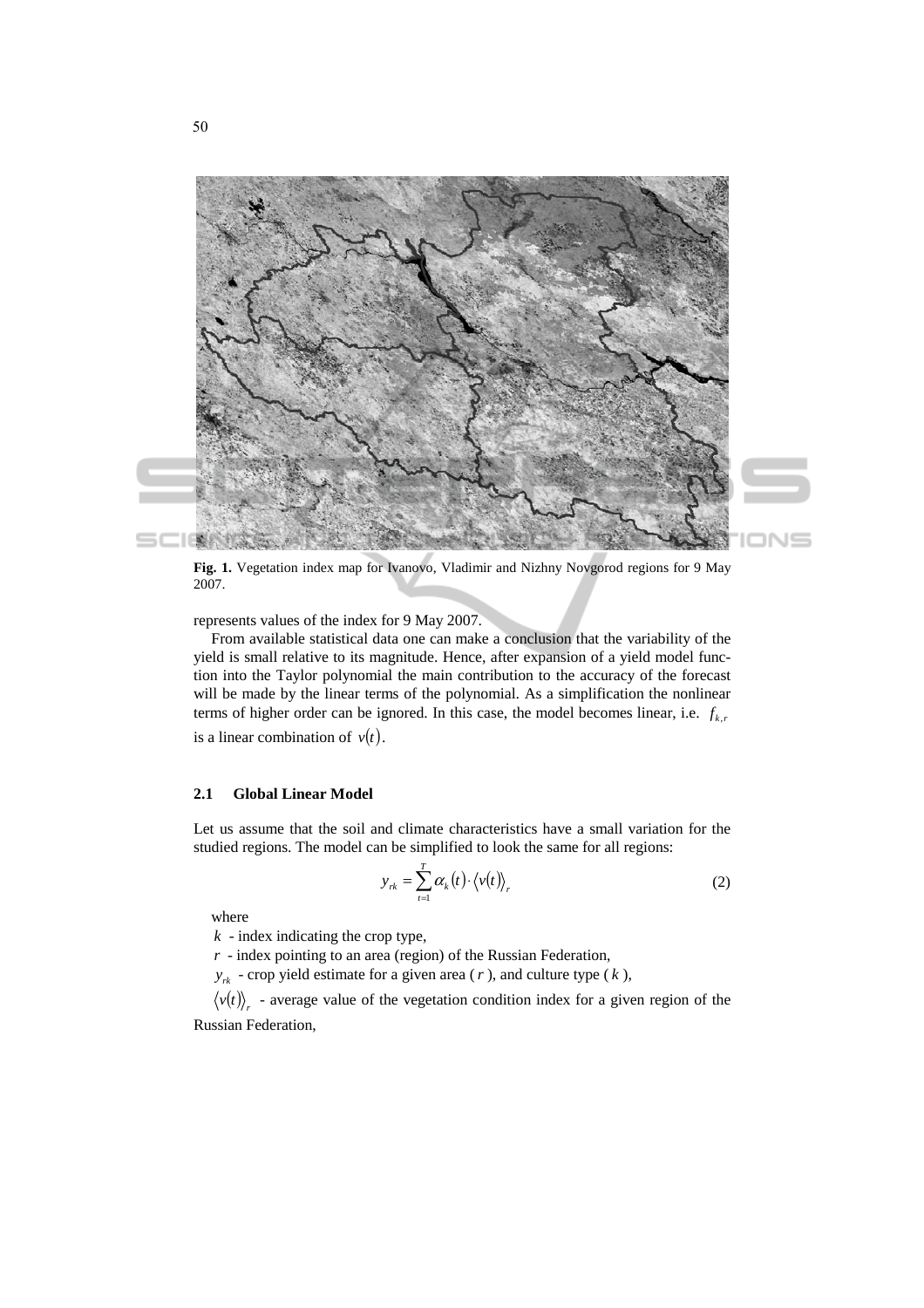$\alpha_k(t)$  - adjustable parameters of the model for individual time intervals of the vegetation period (or calendar year).

The model parameters are set on the basis of historical data relating to yields and the corresponding historical values of the vegetation index. Tuning of the model parameters is done by using linear regression optimization. Analysis and comparison of the model will be described in the final section of this article.

#### **2.2 Linear Model for Isolated Regions**

In case if the assumption of minimal differences between the considered regions is incorrect, it is necessary to return to a more complete model described in (4), as follows:

$$
y_{rk} = \sum_{t=1}^{T} \alpha_{rk}(t) \cdot \langle v(t) \rangle_r
$$
 (3)

where  $\alpha_{rk}(t)$  - model parameters that are now changing not for the time of year (*t*), culture to culture  $(k)$ , but also from region to region  $(r)$ .

The difference of parameter values between two areas can be explained not only the changes in the composition of the soil but also the average climatic conditions of the given regions. The other components in this formula have been described previously. The elegance of this model lies precisely in the fact that the chosen formula allows precise adjustments of model parameters to the features of a particular region.

It should be noted among the shortcomings of this model, that setting the parameters requires much more raw data available for training or otherwise an over-fitting of the model could occur.

#### **2.3 Model with Factor Adjustment for Regions**

In the case when the amount of statistical data available for the adjustment of the individual models for each of the region is not sufficient it is required to reduce the number of adjustable parameters. Thus, in particular, one can assume that the main contributions to the difference in crop yields are made by the following factors:

- fertility of soils in a region,
- climatic differences between regions,
- amount of solar radiation, depending on the latitude of a region.

At the same time to build the model, we deliberately ignore the temporary displacement of growing season for various regions for the western part of the Russian Federation taken for this study. Using the above assumptions, the following formula can be suggested:

$$
y_{rk} = C_{rk} \cdot \sum_{t=1}^{T} \alpha_k(t) \cdot \langle v(t) \rangle_r
$$
 (4)

where

*k* - index indicating the crop type,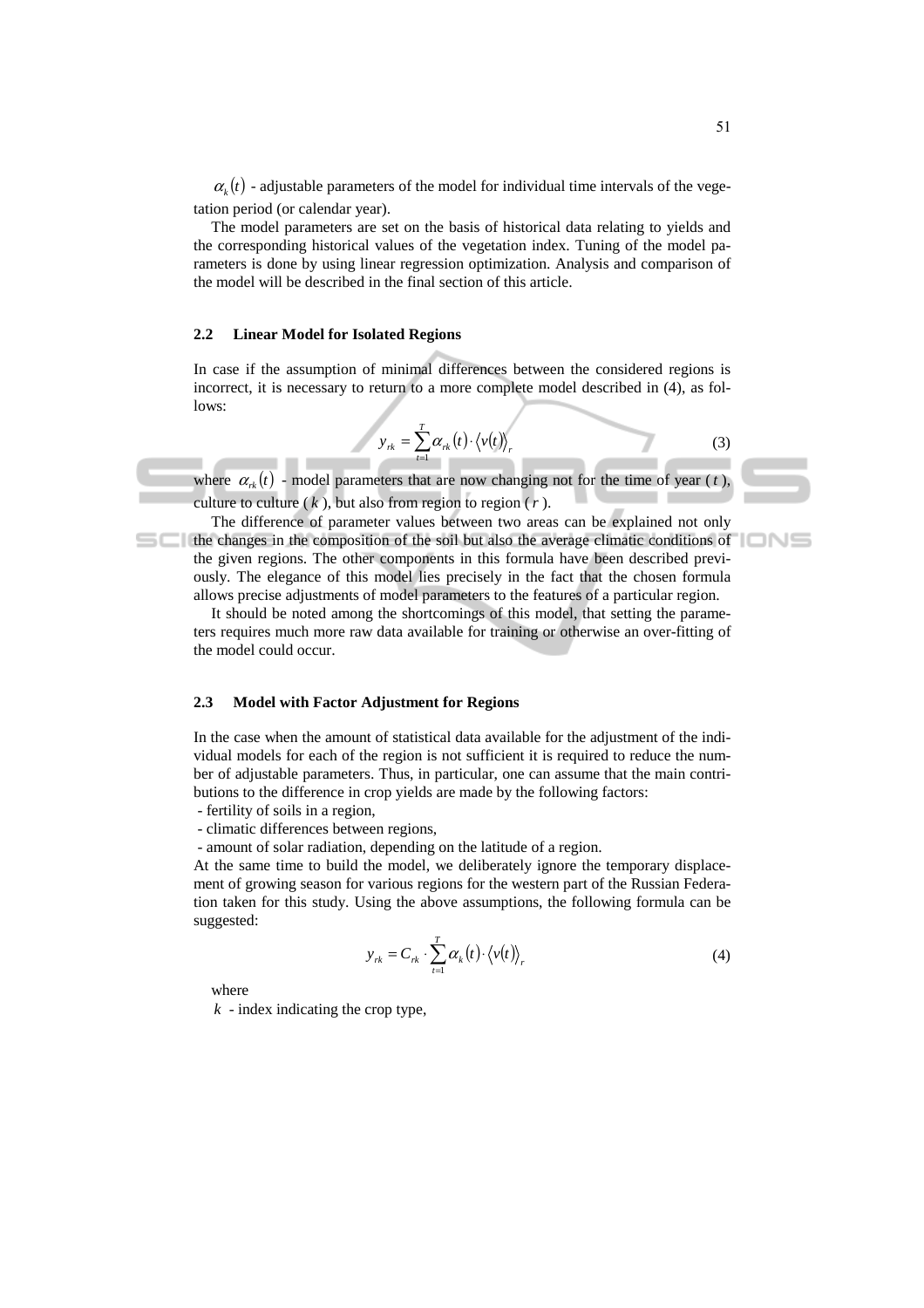*r* - index pointing to a region of the Russian Federation,

 $y_{rk}$  - estimate the yield for a given region (*r*), and culture type (*k*),

 $C_{rk}$  - coefficient of performance of the region for specific crop type,

 $\langle v(t) \rangle$  - average value of the vegetation condition index for a given region of the Russian Federation,

 $\alpha_k(t)$  - adjustable parameters of the model for individual time intervals of the vegetation period (or calendar year).

#### **2.4 Model with Factor Adjustment for Regions and Temporal Trend**

In the past few decades, there has been a stable growth of crop yields per unit of cultivated area [12] all over the globe. This is due to several factors. First of all, it is worth noting the progress in genetic engineering for crops improvement. Improved seeds are more resistant to drought, temperature changes and parasites. Another factor is the more efficient use of fertilizers. Progress in the field of agricultural technology has allowed to harvest with fewer losses. Improved methods of chemical treatment resulted in better control of the pest populations.

Such improvements are referred as trend in crop yield improvements. It is required to take into account the trend in the crop yields because it is likely that similar trend will continue in the next few years.

Making the assumption that the yield changes are linearly dependent on time to the present historic interval one can improve the formula from the previous model for predicting the long-term increase in yields. Therefore the average yield for the current year can be expressed from the yield previous year by the following equation:

$$
\frac{\langle y_{current} \rangle - \langle y_{start} \rangle}{\langle y_{start} \rangle} = \beta \cdot (Y_{current} - Y_{start})
$$
\n(5)

**IONS** 

where

 $\langle y_{current} \rangle$  - average crop yield for the current year  $Y_{current}$ ,

 $\langle y_{\text{start}} \rangle$  - average crop yield in year of the beginning of observations  $Y_{\text{start}}$ ,

 $\beta$  - relative annual increase in productivity due to long-term trend.

Let us express  $\langle y_{\text{current}} \rangle$  in terms of the other variables:

$$
\langle y_{\text{current}} \rangle = \left[ 1 + \beta \cdot (Y_{\text{current}} - Y_{\text{start}}) \right] \cdot \langle y_{\text{start}} \rangle \tag{6}
$$

We get the following formula for the refined model of crop yields:

$$
y_{rk} = [1 + \beta \cdot (Y - Y_{start})] \cdot C_{rk} \cdot \sum_{t=1}^{T} \alpha_k(t) \cdot \langle v(t) \rangle_r
$$
 (7)

where

*k* - index indicating the crop type,

*r* - index pointing to a region of the Russian Federation,

 $y_{rk}$  - estimate the yield for a given region (*r*), and culture type (*k*),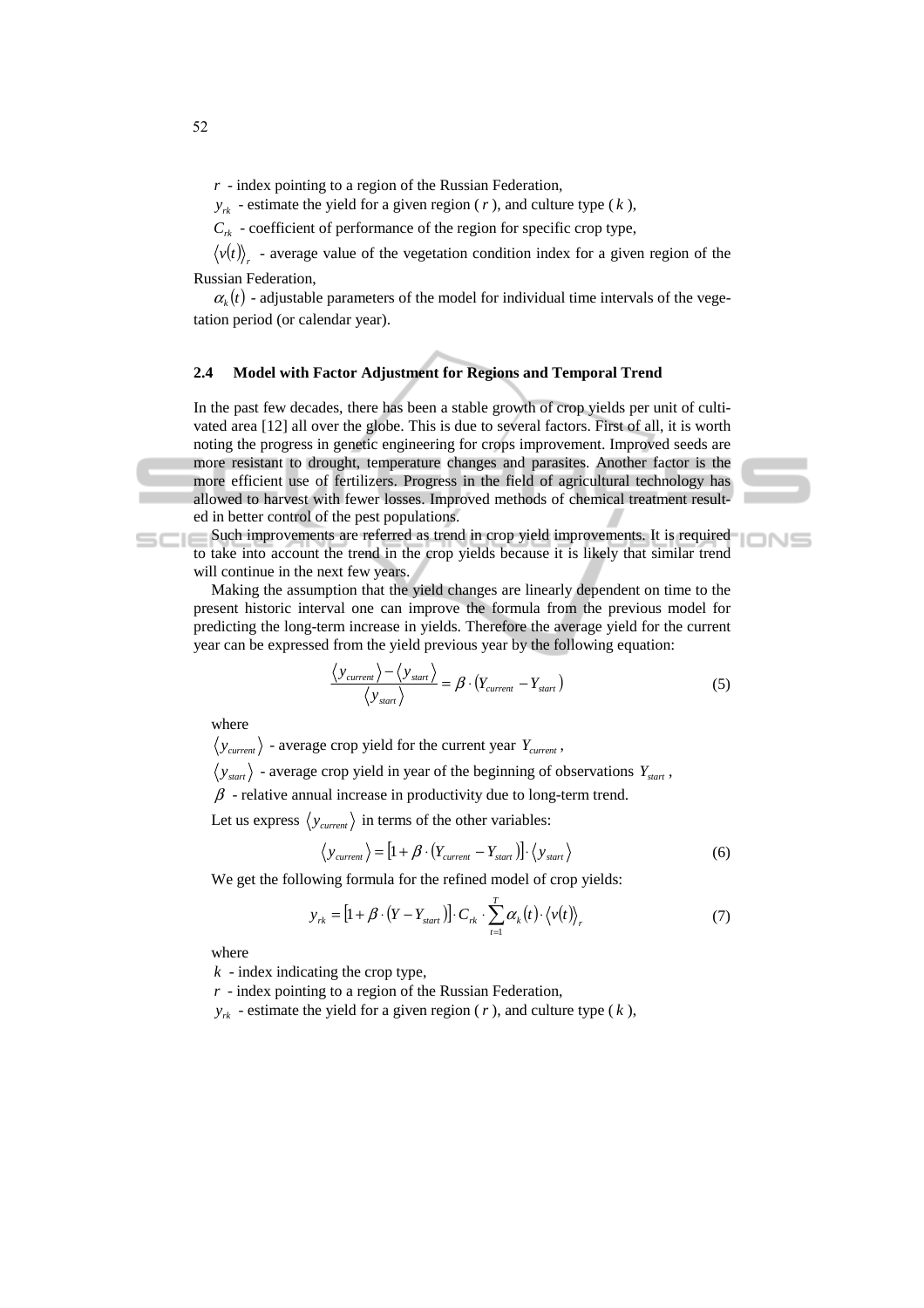*Y* - current year for which the crop yields are evaluation,

*Y<sub>start</sub>* - the year of the beginning of observations,

 $\beta$  - relative annual increase in productivity due to long-term trend,

 $C_{rk}$  - coefficient of performance of the region for specific crop type,

 $\langle v(t) \rangle$  - average value of the vegetation condition index for a given region of the Russian Federation,

 $\alpha<sub>k</sub>(t)$  - adjustable parameters of the model for individual time intervals of the vegetation period (or calendar year).

### **3 Results**

Remote sensing data for 14 regions of Russian Federation over span of 10 years (from 2000 to 2009) were used for training and validation of the models.

The accuracy of the models was assessed using K-fold cross-validation method. The whole set of input data has been partitioned several times into two subsets: the training subset and the testing subset. Each time the testing subset was different. In total 10 unique testing subsets were used so that the data for each year available were

used as a testing subset at least once.

The resultant accuracies of prediction for three groups of cultures and four forecasting models are shown in Table 1. Forecasting errors of crop yields is evaluated like a standard deviation of forecasting values from numbers of official statistics.

**Table 1.** Standard deviation of the forecasts crop yields for different models and cultures using cross-validation method for period 2000-2009.

|                              | Grain  | Vegetables | Potato |
|------------------------------|--------|------------|--------|
| Global linear                | 38.7%  | 27.6%      | 20.4%  |
| Local linear                 | 175.8% | 68.3%      | 127.4% |
| Factor adjustment            | 34.8%  | 16.1%      | 19.9%  |
| Factor adjustment with trend | 19.1%  | 10.5%      | 18.7%  |

As can be seen from Table 1 the worst result is generated by the local linear model. This is due to insufficient information available for model training. As a result the model is over-fitted for training data and is unable to predict correctly the testing set.

The best result is generated by the model with factor adjustment and long-term trend. It shows considerable better results for all tree cultures used in the study.

The visual representation of the forecasting errors is shown in Figure 2.

It is worth noting that the proposed models do not require crop masks which are usually used in similar studies [13]. Our method extracts the required information from the overall condition of vegetation in the given area rather than condition of a given crop. The lack of crop mask may reduce the accuracy of the forecasts. Nevertheless the comparison of our results with the results from other studies [13] shows that our models demonstrate competitive accuracy even without the crop mask or other information about cultivated areas such as soil types and weather conditions.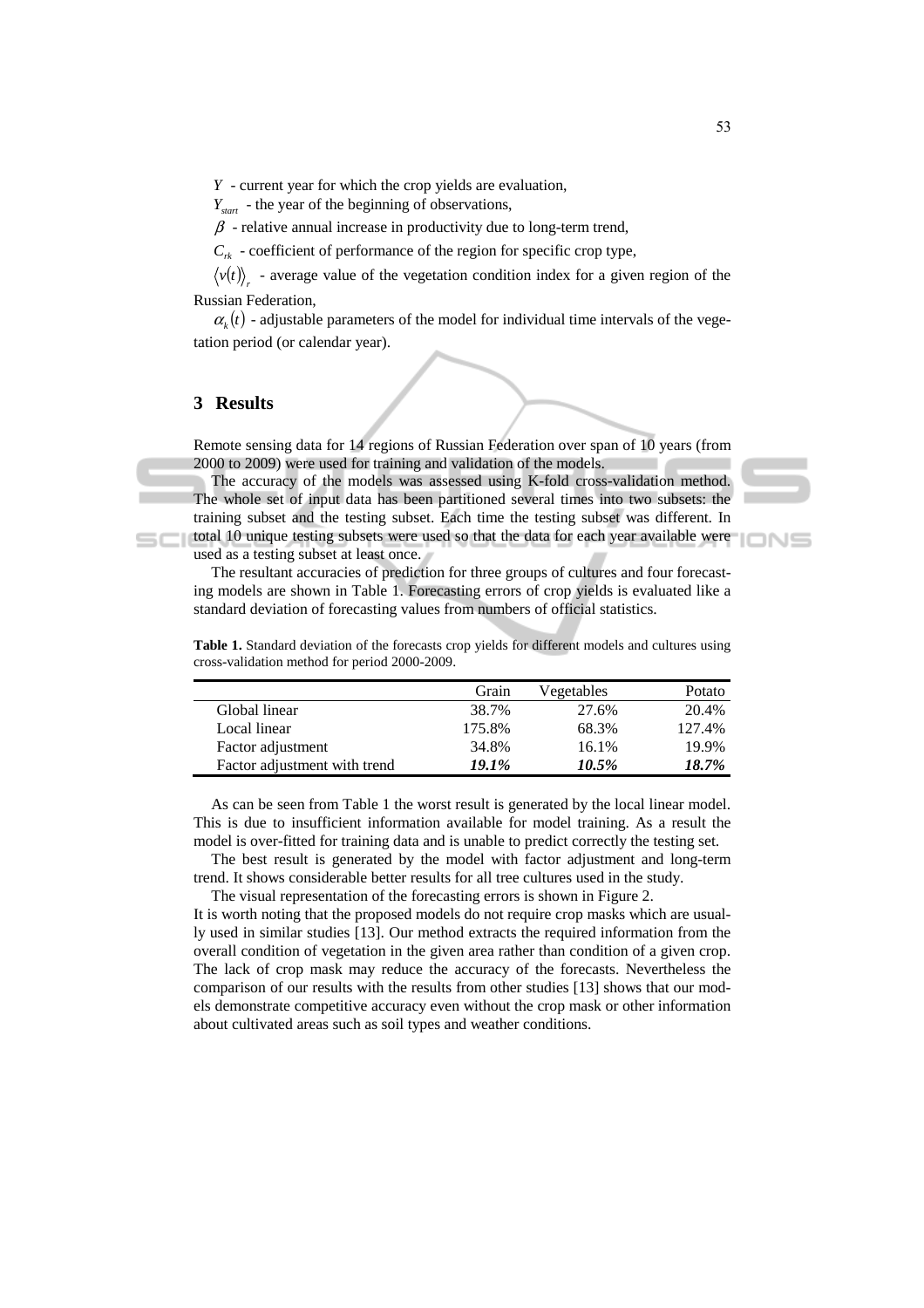

**Fig. 2.** Standard deviation for all the above cultures and models. As can be seen the Factor adjustment model with trend shows the best results. The Local linear model shows the worst results due to the problem of over-fitting.

#### **4 Conclusions**

This study introduces an approach to develop efficient models for crop yield forecasting via extracting information from the large set of satellite images. It is shown that several proposed forecasting models can predict the yields of wheat, potatoes and vegetables with different levels of forecasting errors.

IN

JE

The main advantage of the suggested approach is the possibility to use free to access information, including satellite multispectral images and official statistical data. Actually, finding out the appropriate form of forecasting function on the base of remote sensing images and data of official statistics makes it possible to obtain fairly accurate results of yield forecasting.

Other advantage is that the algorithm proposed does not require any specific information about the cultivated areas. It minimizes the amount of the input data for practical implementation of the models. Specifically, this approach does not require crop masks. In other words the method uses overall condition of the vegetation in the given area rather than the condition of specific culture.

The analysis of the accuracy of forecasting crop yields using cross-validation method demonstrates the advantages and disadvantages of the proposed models. Model with factor adjustment for regions and temporal trend allows obtaining forecasting errors less than 15%, that is good accuracy for such kind of forecasts.

We plan to continue this study with enhanced forecasting models in order to improve the accuracy and generality of the crop yield prediction as well as extend the forecast to the more regions of the Russian Federation.